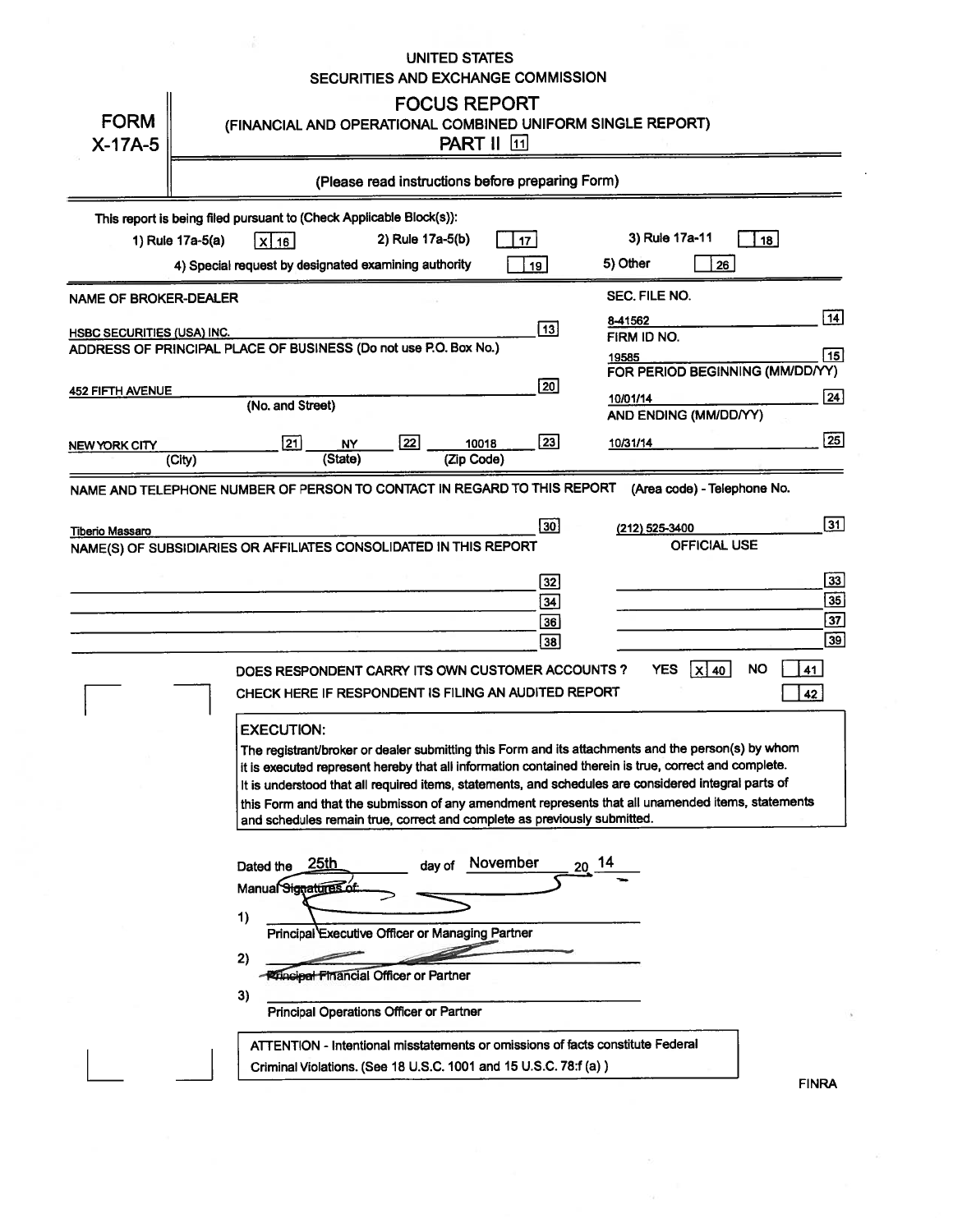# SUPPLEMENT TO FINANCIAL AND OPERATIONAL COMBINED UNIFORM SINGLE REPORT PART II

| HSBC SECURITIES (USA) INC.<br>STATEMENT OF SEGREGATION REQUIREMENTS AND FUNDS IN SEGREGATION<br>FOR CUSTOMERS TRADING ON U.S. COMMODITY EXCHANGES<br>SEGREGATION REQUIREMENTS (Section 4d(2) of the CEAct)<br>1. Net ledger balance<br>\$<br>A. Cash<br>498,613,021<br>B. Securities (at market)<br>523,026,476<br>2. Net unrealized profit (loss) in open futures contracts traded on a contract market<br>328,569,739 7030<br>3. Exchange traded options<br>89,623,994 7032<br>A. Add market value of open option contracts purchased on a contract market<br>B. Deduct market value of open option contracts granted (sold) on a contract market<br>15,008,448) 7033<br>1,424,824,782 7040<br>4. Net equity (deficit) (add lines 1, 2, and 3)<br>5. Accounts liquidating to a deficit and accounts with debit balances<br>- gross amount<br>7045<br>3,003,133<br>7047<br>2,994,461)<br>Less: amount offset by customer owned securities<br>8,672 7050<br>\$<br>1,424,833,454 7060<br>6. Amount required to be segregated (add lines 4 and 5)<br>FUNDS IN SEGREGATED ACCOUNTS<br>7. Deposited in segregated funds bank accounts<br>A. Cash<br>7070<br>27,731,374<br>B. Securities representing investments of customers' funds (at market)<br>0 7080<br>C. Securities held for particular customers or option customers in lieu of cash (at market)<br>7090<br>60,602,597<br>8. Margins on deposit with derivatives clearing organizations of contract markets<br>A. Cash<br>\$<br>503,979,403 7100<br>B. Securities representing investments of customers' funds (at market)<br>350,183,407 7110<br>C. Securities held for particular customers or option customers in lieu of cash (at market)<br>462,423,879<br>9. Net settlement from (to) derivatives clearing organizations of contract markets<br>25, 155, 252<br>10. Exchange traded options<br>A. Value of open long option contracts<br>89,623,994 7132<br>15,008,448 7133<br>B. Value of open short option contracts<br>11. Net equities with other FCMs<br>A. Net liquidating equity<br>25,900,844<br>B. Securities representing investments of customers' funds (at market)<br>C. Securities held for particular customers or option customers in lieu of cash (at market)<br>12. Segregated funds on hand (describe:<br>$0$ 7150<br>1,530,592,302 7180<br>13. Total amount in segregation (add lines 7 through 12)<br>\$<br>14. Excess (deficiency) funds in segregation (subtract line 6 from line 13)<br>105,758,848 7190<br>15. Management Target Amount for Excess funds in segregation<br>50,000,000 7194<br>\$<br>16. Excess (deficiency) funds in segregation over (under) Management Target Amount Excess<br>\$<br>55,758,848 7198 | <b>BROKER OR DEALER</b> |       |          |      |
|------------------------------------------------------------------------------------------------------------------------------------------------------------------------------------------------------------------------------------------------------------------------------------------------------------------------------------------------------------------------------------------------------------------------------------------------------------------------------------------------------------------------------------------------------------------------------------------------------------------------------------------------------------------------------------------------------------------------------------------------------------------------------------------------------------------------------------------------------------------------------------------------------------------------------------------------------------------------------------------------------------------------------------------------------------------------------------------------------------------------------------------------------------------------------------------------------------------------------------------------------------------------------------------------------------------------------------------------------------------------------------------------------------------------------------------------------------------------------------------------------------------------------------------------------------------------------------------------------------------------------------------------------------------------------------------------------------------------------------------------------------------------------------------------------------------------------------------------------------------------------------------------------------------------------------------------------------------------------------------------------------------------------------------------------------------------------------------------------------------------------------------------------------------------------------------------------------------------------------------------------------------------------------------------------------------------------------------------------------------------------------------------------------------------------------------------------------------------------------------------------------------------------------------------------------------------------------------------------------------------------------------------------------------------------------------------------------|-------------------------|-------|----------|------|
|                                                                                                                                                                                                                                                                                                                                                                                                                                                                                                                                                                                                                                                                                                                                                                                                                                                                                                                                                                                                                                                                                                                                                                                                                                                                                                                                                                                                                                                                                                                                                                                                                                                                                                                                                                                                                                                                                                                                                                                                                                                                                                                                                                                                                                                                                                                                                                                                                                                                                                                                                                                                                                                                                                            |                         | as of | 10/31/14 |      |
|                                                                                                                                                                                                                                                                                                                                                                                                                                                                                                                                                                                                                                                                                                                                                                                                                                                                                                                                                                                                                                                                                                                                                                                                                                                                                                                                                                                                                                                                                                                                                                                                                                                                                                                                                                                                                                                                                                                                                                                                                                                                                                                                                                                                                                                                                                                                                                                                                                                                                                                                                                                                                                                                                                            |                         |       |          |      |
|                                                                                                                                                                                                                                                                                                                                                                                                                                                                                                                                                                                                                                                                                                                                                                                                                                                                                                                                                                                                                                                                                                                                                                                                                                                                                                                                                                                                                                                                                                                                                                                                                                                                                                                                                                                                                                                                                                                                                                                                                                                                                                                                                                                                                                                                                                                                                                                                                                                                                                                                                                                                                                                                                                            |                         |       |          |      |
|                                                                                                                                                                                                                                                                                                                                                                                                                                                                                                                                                                                                                                                                                                                                                                                                                                                                                                                                                                                                                                                                                                                                                                                                                                                                                                                                                                                                                                                                                                                                                                                                                                                                                                                                                                                                                                                                                                                                                                                                                                                                                                                                                                                                                                                                                                                                                                                                                                                                                                                                                                                                                                                                                                            |                         |       |          |      |
|                                                                                                                                                                                                                                                                                                                                                                                                                                                                                                                                                                                                                                                                                                                                                                                                                                                                                                                                                                                                                                                                                                                                                                                                                                                                                                                                                                                                                                                                                                                                                                                                                                                                                                                                                                                                                                                                                                                                                                                                                                                                                                                                                                                                                                                                                                                                                                                                                                                                                                                                                                                                                                                                                                            |                         |       |          | 7010 |
|                                                                                                                                                                                                                                                                                                                                                                                                                                                                                                                                                                                                                                                                                                                                                                                                                                                                                                                                                                                                                                                                                                                                                                                                                                                                                                                                                                                                                                                                                                                                                                                                                                                                                                                                                                                                                                                                                                                                                                                                                                                                                                                                                                                                                                                                                                                                                                                                                                                                                                                                                                                                                                                                                                            |                         |       |          | 7020 |
|                                                                                                                                                                                                                                                                                                                                                                                                                                                                                                                                                                                                                                                                                                                                                                                                                                                                                                                                                                                                                                                                                                                                                                                                                                                                                                                                                                                                                                                                                                                                                                                                                                                                                                                                                                                                                                                                                                                                                                                                                                                                                                                                                                                                                                                                                                                                                                                                                                                                                                                                                                                                                                                                                                            |                         |       |          |      |
|                                                                                                                                                                                                                                                                                                                                                                                                                                                                                                                                                                                                                                                                                                                                                                                                                                                                                                                                                                                                                                                                                                                                                                                                                                                                                                                                                                                                                                                                                                                                                                                                                                                                                                                                                                                                                                                                                                                                                                                                                                                                                                                                                                                                                                                                                                                                                                                                                                                                                                                                                                                                                                                                                                            |                         |       |          |      |
|                                                                                                                                                                                                                                                                                                                                                                                                                                                                                                                                                                                                                                                                                                                                                                                                                                                                                                                                                                                                                                                                                                                                                                                                                                                                                                                                                                                                                                                                                                                                                                                                                                                                                                                                                                                                                                                                                                                                                                                                                                                                                                                                                                                                                                                                                                                                                                                                                                                                                                                                                                                                                                                                                                            |                         |       |          |      |
|                                                                                                                                                                                                                                                                                                                                                                                                                                                                                                                                                                                                                                                                                                                                                                                                                                                                                                                                                                                                                                                                                                                                                                                                                                                                                                                                                                                                                                                                                                                                                                                                                                                                                                                                                                                                                                                                                                                                                                                                                                                                                                                                                                                                                                                                                                                                                                                                                                                                                                                                                                                                                                                                                                            |                         |       |          |      |
|                                                                                                                                                                                                                                                                                                                                                                                                                                                                                                                                                                                                                                                                                                                                                                                                                                                                                                                                                                                                                                                                                                                                                                                                                                                                                                                                                                                                                                                                                                                                                                                                                                                                                                                                                                                                                                                                                                                                                                                                                                                                                                                                                                                                                                                                                                                                                                                                                                                                                                                                                                                                                                                                                                            |                         |       |          |      |
|                                                                                                                                                                                                                                                                                                                                                                                                                                                                                                                                                                                                                                                                                                                                                                                                                                                                                                                                                                                                                                                                                                                                                                                                                                                                                                                                                                                                                                                                                                                                                                                                                                                                                                                                                                                                                                                                                                                                                                                                                                                                                                                                                                                                                                                                                                                                                                                                                                                                                                                                                                                                                                                                                                            |                         |       |          |      |
|                                                                                                                                                                                                                                                                                                                                                                                                                                                                                                                                                                                                                                                                                                                                                                                                                                                                                                                                                                                                                                                                                                                                                                                                                                                                                                                                                                                                                                                                                                                                                                                                                                                                                                                                                                                                                                                                                                                                                                                                                                                                                                                                                                                                                                                                                                                                                                                                                                                                                                                                                                                                                                                                                                            |                         |       |          |      |
|                                                                                                                                                                                                                                                                                                                                                                                                                                                                                                                                                                                                                                                                                                                                                                                                                                                                                                                                                                                                                                                                                                                                                                                                                                                                                                                                                                                                                                                                                                                                                                                                                                                                                                                                                                                                                                                                                                                                                                                                                                                                                                                                                                                                                                                                                                                                                                                                                                                                                                                                                                                                                                                                                                            |                         |       |          |      |
|                                                                                                                                                                                                                                                                                                                                                                                                                                                                                                                                                                                                                                                                                                                                                                                                                                                                                                                                                                                                                                                                                                                                                                                                                                                                                                                                                                                                                                                                                                                                                                                                                                                                                                                                                                                                                                                                                                                                                                                                                                                                                                                                                                                                                                                                                                                                                                                                                                                                                                                                                                                                                                                                                                            |                         |       |          |      |
|                                                                                                                                                                                                                                                                                                                                                                                                                                                                                                                                                                                                                                                                                                                                                                                                                                                                                                                                                                                                                                                                                                                                                                                                                                                                                                                                                                                                                                                                                                                                                                                                                                                                                                                                                                                                                                                                                                                                                                                                                                                                                                                                                                                                                                                                                                                                                                                                                                                                                                                                                                                                                                                                                                            |                         |       |          |      |
|                                                                                                                                                                                                                                                                                                                                                                                                                                                                                                                                                                                                                                                                                                                                                                                                                                                                                                                                                                                                                                                                                                                                                                                                                                                                                                                                                                                                                                                                                                                                                                                                                                                                                                                                                                                                                                                                                                                                                                                                                                                                                                                                                                                                                                                                                                                                                                                                                                                                                                                                                                                                                                                                                                            |                         |       |          |      |
|                                                                                                                                                                                                                                                                                                                                                                                                                                                                                                                                                                                                                                                                                                                                                                                                                                                                                                                                                                                                                                                                                                                                                                                                                                                                                                                                                                                                                                                                                                                                                                                                                                                                                                                                                                                                                                                                                                                                                                                                                                                                                                                                                                                                                                                                                                                                                                                                                                                                                                                                                                                                                                                                                                            |                         |       |          |      |
|                                                                                                                                                                                                                                                                                                                                                                                                                                                                                                                                                                                                                                                                                                                                                                                                                                                                                                                                                                                                                                                                                                                                                                                                                                                                                                                                                                                                                                                                                                                                                                                                                                                                                                                                                                                                                                                                                                                                                                                                                                                                                                                                                                                                                                                                                                                                                                                                                                                                                                                                                                                                                                                                                                            |                         |       |          |      |
|                                                                                                                                                                                                                                                                                                                                                                                                                                                                                                                                                                                                                                                                                                                                                                                                                                                                                                                                                                                                                                                                                                                                                                                                                                                                                                                                                                                                                                                                                                                                                                                                                                                                                                                                                                                                                                                                                                                                                                                                                                                                                                                                                                                                                                                                                                                                                                                                                                                                                                                                                                                                                                                                                                            |                         |       |          |      |
|                                                                                                                                                                                                                                                                                                                                                                                                                                                                                                                                                                                                                                                                                                                                                                                                                                                                                                                                                                                                                                                                                                                                                                                                                                                                                                                                                                                                                                                                                                                                                                                                                                                                                                                                                                                                                                                                                                                                                                                                                                                                                                                                                                                                                                                                                                                                                                                                                                                                                                                                                                                                                                                                                                            |                         |       |          |      |
|                                                                                                                                                                                                                                                                                                                                                                                                                                                                                                                                                                                                                                                                                                                                                                                                                                                                                                                                                                                                                                                                                                                                                                                                                                                                                                                                                                                                                                                                                                                                                                                                                                                                                                                                                                                                                                                                                                                                                                                                                                                                                                                                                                                                                                                                                                                                                                                                                                                                                                                                                                                                                                                                                                            |                         |       |          |      |
|                                                                                                                                                                                                                                                                                                                                                                                                                                                                                                                                                                                                                                                                                                                                                                                                                                                                                                                                                                                                                                                                                                                                                                                                                                                                                                                                                                                                                                                                                                                                                                                                                                                                                                                                                                                                                                                                                                                                                                                                                                                                                                                                                                                                                                                                                                                                                                                                                                                                                                                                                                                                                                                                                                            |                         |       |          |      |
|                                                                                                                                                                                                                                                                                                                                                                                                                                                                                                                                                                                                                                                                                                                                                                                                                                                                                                                                                                                                                                                                                                                                                                                                                                                                                                                                                                                                                                                                                                                                                                                                                                                                                                                                                                                                                                                                                                                                                                                                                                                                                                                                                                                                                                                                                                                                                                                                                                                                                                                                                                                                                                                                                                            |                         |       |          | 7120 |
|                                                                                                                                                                                                                                                                                                                                                                                                                                                                                                                                                                                                                                                                                                                                                                                                                                                                                                                                                                                                                                                                                                                                                                                                                                                                                                                                                                                                                                                                                                                                                                                                                                                                                                                                                                                                                                                                                                                                                                                                                                                                                                                                                                                                                                                                                                                                                                                                                                                                                                                                                                                                                                                                                                            |                         |       |          | 7130 |
|                                                                                                                                                                                                                                                                                                                                                                                                                                                                                                                                                                                                                                                                                                                                                                                                                                                                                                                                                                                                                                                                                                                                                                                                                                                                                                                                                                                                                                                                                                                                                                                                                                                                                                                                                                                                                                                                                                                                                                                                                                                                                                                                                                                                                                                                                                                                                                                                                                                                                                                                                                                                                                                                                                            |                         |       |          |      |
|                                                                                                                                                                                                                                                                                                                                                                                                                                                                                                                                                                                                                                                                                                                                                                                                                                                                                                                                                                                                                                                                                                                                                                                                                                                                                                                                                                                                                                                                                                                                                                                                                                                                                                                                                                                                                                                                                                                                                                                                                                                                                                                                                                                                                                                                                                                                                                                                                                                                                                                                                                                                                                                                                                            |                         |       |          |      |
|                                                                                                                                                                                                                                                                                                                                                                                                                                                                                                                                                                                                                                                                                                                                                                                                                                                                                                                                                                                                                                                                                                                                                                                                                                                                                                                                                                                                                                                                                                                                                                                                                                                                                                                                                                                                                                                                                                                                                                                                                                                                                                                                                                                                                                                                                                                                                                                                                                                                                                                                                                                                                                                                                                            |                         |       |          |      |
|                                                                                                                                                                                                                                                                                                                                                                                                                                                                                                                                                                                                                                                                                                                                                                                                                                                                                                                                                                                                                                                                                                                                                                                                                                                                                                                                                                                                                                                                                                                                                                                                                                                                                                                                                                                                                                                                                                                                                                                                                                                                                                                                                                                                                                                                                                                                                                                                                                                                                                                                                                                                                                                                                                            |                         |       |          |      |
|                                                                                                                                                                                                                                                                                                                                                                                                                                                                                                                                                                                                                                                                                                                                                                                                                                                                                                                                                                                                                                                                                                                                                                                                                                                                                                                                                                                                                                                                                                                                                                                                                                                                                                                                                                                                                                                                                                                                                                                                                                                                                                                                                                                                                                                                                                                                                                                                                                                                                                                                                                                                                                                                                                            |                         |       |          | 7140 |
|                                                                                                                                                                                                                                                                                                                                                                                                                                                                                                                                                                                                                                                                                                                                                                                                                                                                                                                                                                                                                                                                                                                                                                                                                                                                                                                                                                                                                                                                                                                                                                                                                                                                                                                                                                                                                                                                                                                                                                                                                                                                                                                                                                                                                                                                                                                                                                                                                                                                                                                                                                                                                                                                                                            |                         |       |          | 7160 |
|                                                                                                                                                                                                                                                                                                                                                                                                                                                                                                                                                                                                                                                                                                                                                                                                                                                                                                                                                                                                                                                                                                                                                                                                                                                                                                                                                                                                                                                                                                                                                                                                                                                                                                                                                                                                                                                                                                                                                                                                                                                                                                                                                                                                                                                                                                                                                                                                                                                                                                                                                                                                                                                                                                            |                         |       |          | 7170 |
|                                                                                                                                                                                                                                                                                                                                                                                                                                                                                                                                                                                                                                                                                                                                                                                                                                                                                                                                                                                                                                                                                                                                                                                                                                                                                                                                                                                                                                                                                                                                                                                                                                                                                                                                                                                                                                                                                                                                                                                                                                                                                                                                                                                                                                                                                                                                                                                                                                                                                                                                                                                                                                                                                                            |                         |       |          |      |
|                                                                                                                                                                                                                                                                                                                                                                                                                                                                                                                                                                                                                                                                                                                                                                                                                                                                                                                                                                                                                                                                                                                                                                                                                                                                                                                                                                                                                                                                                                                                                                                                                                                                                                                                                                                                                                                                                                                                                                                                                                                                                                                                                                                                                                                                                                                                                                                                                                                                                                                                                                                                                                                                                                            |                         |       |          |      |
|                                                                                                                                                                                                                                                                                                                                                                                                                                                                                                                                                                                                                                                                                                                                                                                                                                                                                                                                                                                                                                                                                                                                                                                                                                                                                                                                                                                                                                                                                                                                                                                                                                                                                                                                                                                                                                                                                                                                                                                                                                                                                                                                                                                                                                                                                                                                                                                                                                                                                                                                                                                                                                                                                                            |                         |       |          |      |
|                                                                                                                                                                                                                                                                                                                                                                                                                                                                                                                                                                                                                                                                                                                                                                                                                                                                                                                                                                                                                                                                                                                                                                                                                                                                                                                                                                                                                                                                                                                                                                                                                                                                                                                                                                                                                                                                                                                                                                                                                                                                                                                                                                                                                                                                                                                                                                                                                                                                                                                                                                                                                                                                                                            |                         |       |          |      |
|                                                                                                                                                                                                                                                                                                                                                                                                                                                                                                                                                                                                                                                                                                                                                                                                                                                                                                                                                                                                                                                                                                                                                                                                                                                                                                                                                                                                                                                                                                                                                                                                                                                                                                                                                                                                                                                                                                                                                                                                                                                                                                                                                                                                                                                                                                                                                                                                                                                                                                                                                                                                                                                                                                            |                         |       |          |      |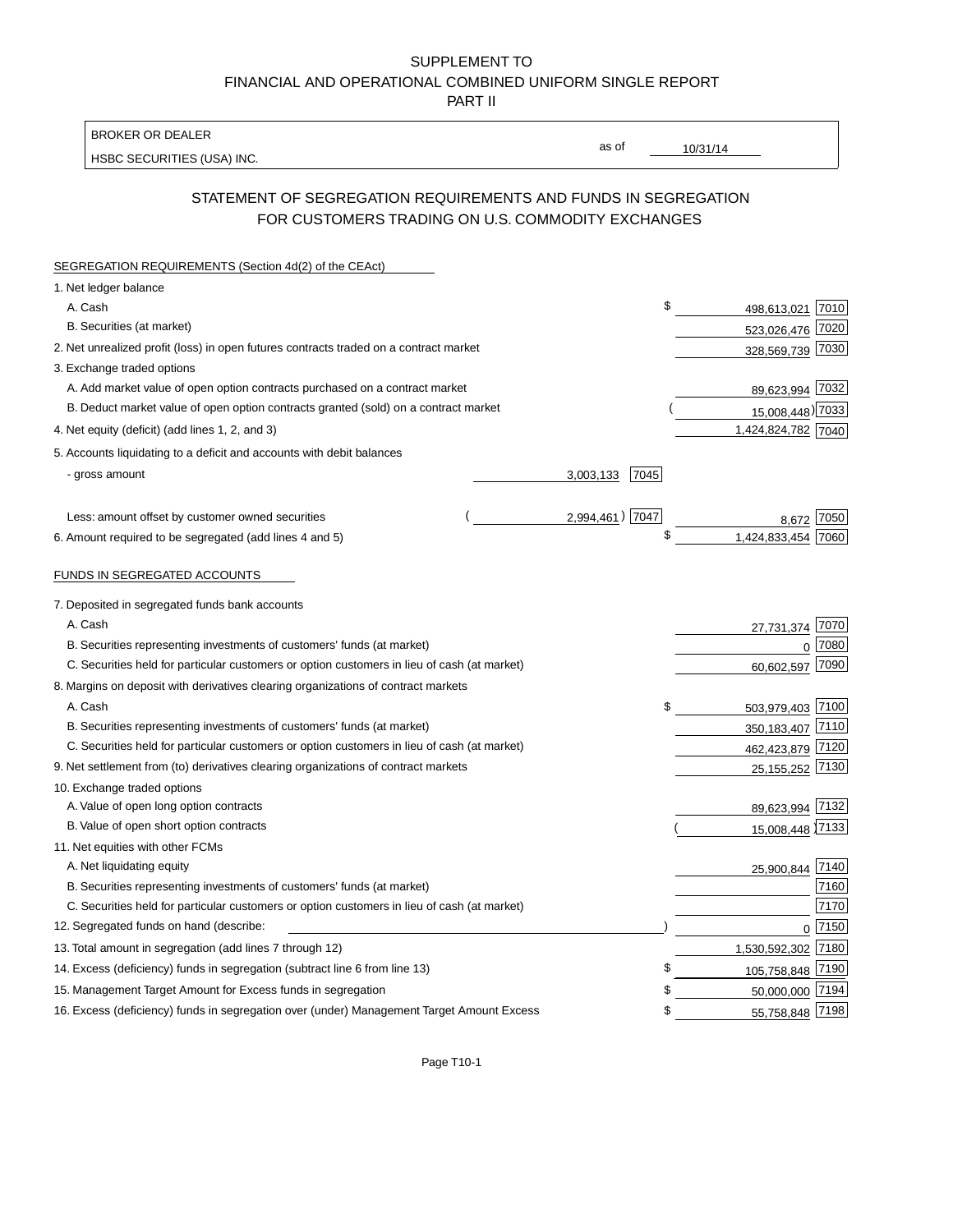# SUPPLEMENT TO FINANCIAL AND OPERATIONAL COMBINED UNIFORM SINGLE REPORT

| <b>BROKER OR DEALER</b>                                                              | as of                                                                                                    |           |
|--------------------------------------------------------------------------------------|----------------------------------------------------------------------------------------------------------|-----------|
| HSBC SECURITIES (USA) INC.                                                           | 10/31/14                                                                                                 |           |
|                                                                                      | STATEMENT OF SEGREGATION REQUIREMENTS AND FUNDS IN SEGREGATION<br>FOR CUSTOMERS' DEALER OPTIONS ACCOUNTS |           |
| 1. Amount required to be segregated in accordance<br>with Commission regulation 32.6 | \$                                                                                                       | 7200<br>0 |
| 2. Funds in segregated accounts                                                      |                                                                                                          |           |
| A. Cash                                                                              | \$<br> 7210 <br>0                                                                                        |           |
| B. Securities (at market)<br>C. Total                                                | $0$  7220                                                                                                | 7230<br>∩ |
| 3. Excess (deficiency) funds in segregation                                          |                                                                                                          |           |
| (subtract line 2.C from line 1)                                                      |                                                                                                          | 7240<br>0 |

-l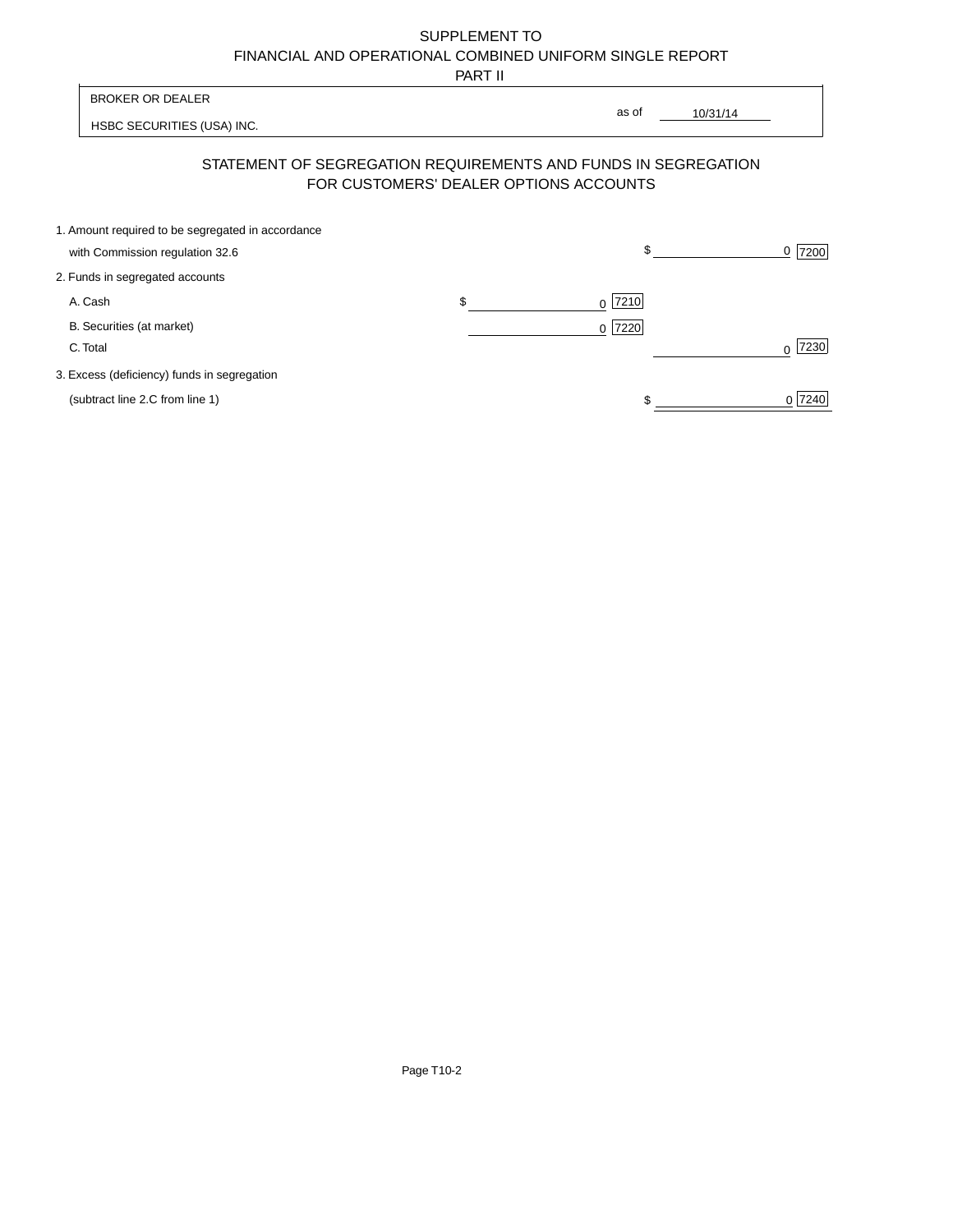# SUPPLEMENT TO FINANCIAL AND OPERATIONAL COMBINED UNIFORM SINGLE REPORT

PART II

| <b>BROKER OR DEALER</b>    |       |          |
|----------------------------|-------|----------|
| HSBC SECURITIES (USA) INC. | as of | 10/31/14 |

# STATEMENT OF SECURED AMOUNTS AND FUNDS HELD IN SEPARATE ACCOUNTS PURSUANT TO COMMISSION REGULATION 30.7

#### FOREIGN FUTURES AND FOREIGN OPTIONS SECURED AMOUNTS

| Amount required to be set aside pursuant to law, rule or regulation of a foreign government                  |                   |                   |      |
|--------------------------------------------------------------------------------------------------------------|-------------------|-------------------|------|
| or a rule of a self-regulatory organization authorized thereunder                                            |                   | \$                | 7305 |
| 1. Net ledger balance - Foreign Futures and Foreign Option Trading - All Customers                           |                   |                   |      |
| A. Cash                                                                                                      |                   | \$<br>103,250,965 | 7315 |
| B. Securities (at market)                                                                                    |                   | 31,514,808        | 7317 |
| 2. Net unrealized profit (loss) in open futures contracts traded on a foreign board of trade                 |                   | (7,880,188)       | 7325 |
| 3. Exchange traded options                                                                                   |                   |                   |      |
| A. Market value of open option contracts purchased on a foreign board of trade                               |                   |                   | 7335 |
| B. Market value of open contracts granted (sold) on a foreign board of trade                                 |                   |                   | 7337 |
| 4. Net equity (deficit) (add lines 1.2. and 3.)                                                              |                   | \$<br>126,885,585 | 7345 |
| 5. Accounts liquidating to a deficit and accounts with                                                       |                   |                   |      |
| debit balances - gross amount                                                                                | 7351<br>1,286,222 |                   |      |
| Less: amount offset by customer owned securities                                                             | 1,286,112) 7352   | 110               | 7354 |
| 6. Amount required to be set aside as the secured amount - Net Liquidating Equity Method (add lines 4 and 5) |                   | \$<br>126,885,695 | 7355 |
| 7. Greater of amount required to be set aside pursuant to foreign jurisdiction (above) or line 6.            |                   | 126,885,695       | 7360 |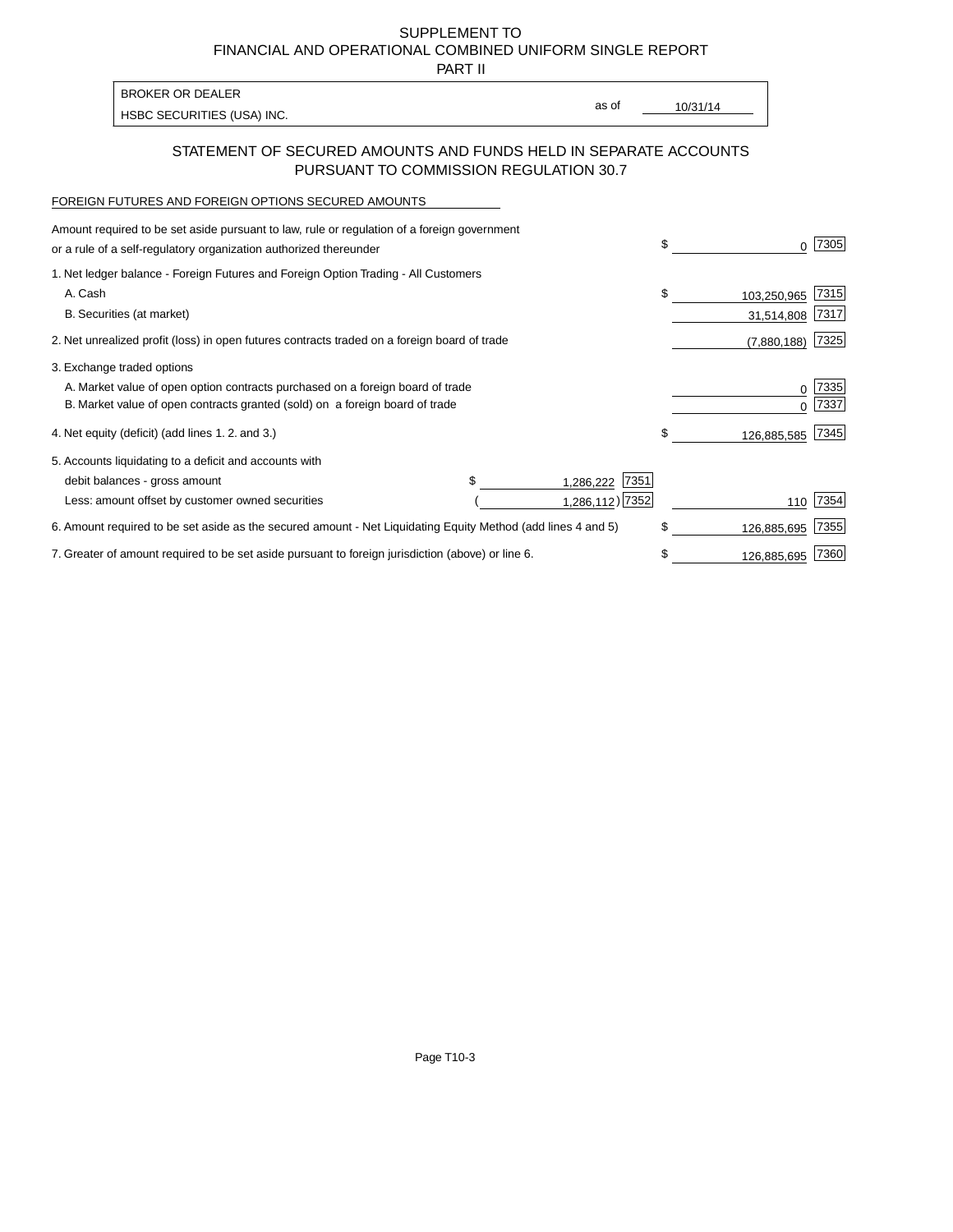#### SUPPLEMENT TO

FINANCIAL AND OPERATIONAL COMBINED UNIFORM SINGLE REPORT

PART II

BROKER OR DEALER

HSBC SECURITIES (USA) INC.

10/31/14 as of

# STATEMENT OF SECURED AMOUNTS AND FUNDS HELD IN SEPARATE ACCOUNTS PURSUANT TO COMMISSION REGULATION 30.7

#### FUNDS DEPOSITED IN SEPARATE REGULATION 30.7 ACCOUNTS

| 1. Cash in banks                   |                                                                                        |      |                       |             |                  |
|------------------------------------|----------------------------------------------------------------------------------------|------|-----------------------|-------------|------------------|
|                                    | A. Banks located in the United States                                                  |      | \$<br>51,369,272 7500 |             |                  |
|                                    | B. Other banks qualified under Regulation 30.7                                         |      |                       |             |                  |
| Name(s):                           | <b>HARRIS TRUST</b>                                                                    | 7510 |                       | $0$ 7520 \$ | 51,369,272 7530  |
| 2. Securities                      |                                                                                        |      |                       |             |                  |
|                                    | A. In safekeeping with banks located in the United States                              |      | \$<br>51,514,808 7540 |             |                  |
|                                    | B. In safekeeping with other banks qualified under Regulation 30.7                     |      |                       |             |                  |
| Name(s):                           | <b>HARRIS TRUST</b>                                                                    | 7550 | 0 7560                |             | 51,514,808 7570  |
|                                    | 3. Equities with registered futures commission merchants                               |      |                       |             |                  |
| A. Cash                            |                                                                                        |      | \$<br>$0$ 7580        |             |                  |
| <b>B.</b> Securities               |                                                                                        |      | $0$ 7590              |             |                  |
|                                    | C. Unrealized gain (loss) on open futures contracts                                    |      | 0 7600                |             |                  |
| D. Value of long option contracts  |                                                                                        |      | $0^{7610}$            |             |                  |
| E. Value of short option contracts |                                                                                        |      | $0)$ 7615             |             | 0 7620           |
|                                    | 4. Amounts held by clearing organizations of foreign boards of trade                   |      |                       |             |                  |
| Name(s):                           |                                                                                        | 7630 |                       |             |                  |
| A. Cash                            |                                                                                        |      | \$                    | 7640        |                  |
| <b>B.</b> Securities               |                                                                                        |      |                       | 7650        |                  |
|                                    | C. Amount due to (from) clearing organizations - daily variation                       |      |                       | 7660        |                  |
| D. Value of long option contracts  |                                                                                        |      |                       | 7670        |                  |
| E. Value of short option contracts |                                                                                        |      |                       | ) 7675      | 7680             |
| Name(s):                           | 5. Amounts held by members of foreign boards of trade                                  | 7690 |                       |             |                  |
| A. Cash                            |                                                                                        |      | \$<br>79,655,302 7700 |             |                  |
| <b>B.</b> Securities               |                                                                                        |      | $0$ 7710              |             |                  |
|                                    | C. Unrealized gain (loss) on open futures contracts                                    |      | (7,880,188) 7720      |             |                  |
| D. Value of long option contracts  |                                                                                        |      | 0 7730                |             |                  |
| E. Value of short option contracts |                                                                                        |      | $_0$ ) 7735           |             | 71,775,114 7740  |
|                                    | 6. Amounts with other depositories designated by a foreign board of trade              |      |                       |             |                  |
| Name(s):                           |                                                                                        | 7750 |                       |             | 0 7760           |
|                                    | 7. Segregated funds on hand (describe:                                                 |      |                       |             | 0 7765           |
|                                    | 8. Total funds in separate section 30.7 accounts                                       |      |                       | \$          | 174,659,194 7770 |
|                                    | 9. Excess (deficiency) set Aside Funds for Secured Amount (subtract Line 7 Secured     |      |                       |             |                  |
|                                    | Statement page T10-3 from Line 8)                                                      |      |                       | \$          | 47,773,499 7380  |
|                                    | 10. Management Target Amount for Excess funds in separate section 30.7 accounts        |      |                       | \$          | 40,254,554 7780  |
|                                    | 11. Excess (deficiency) funds in separate 30.7 accounts over (under) Management Target |      |                       | \$          | 7,518,945 7785   |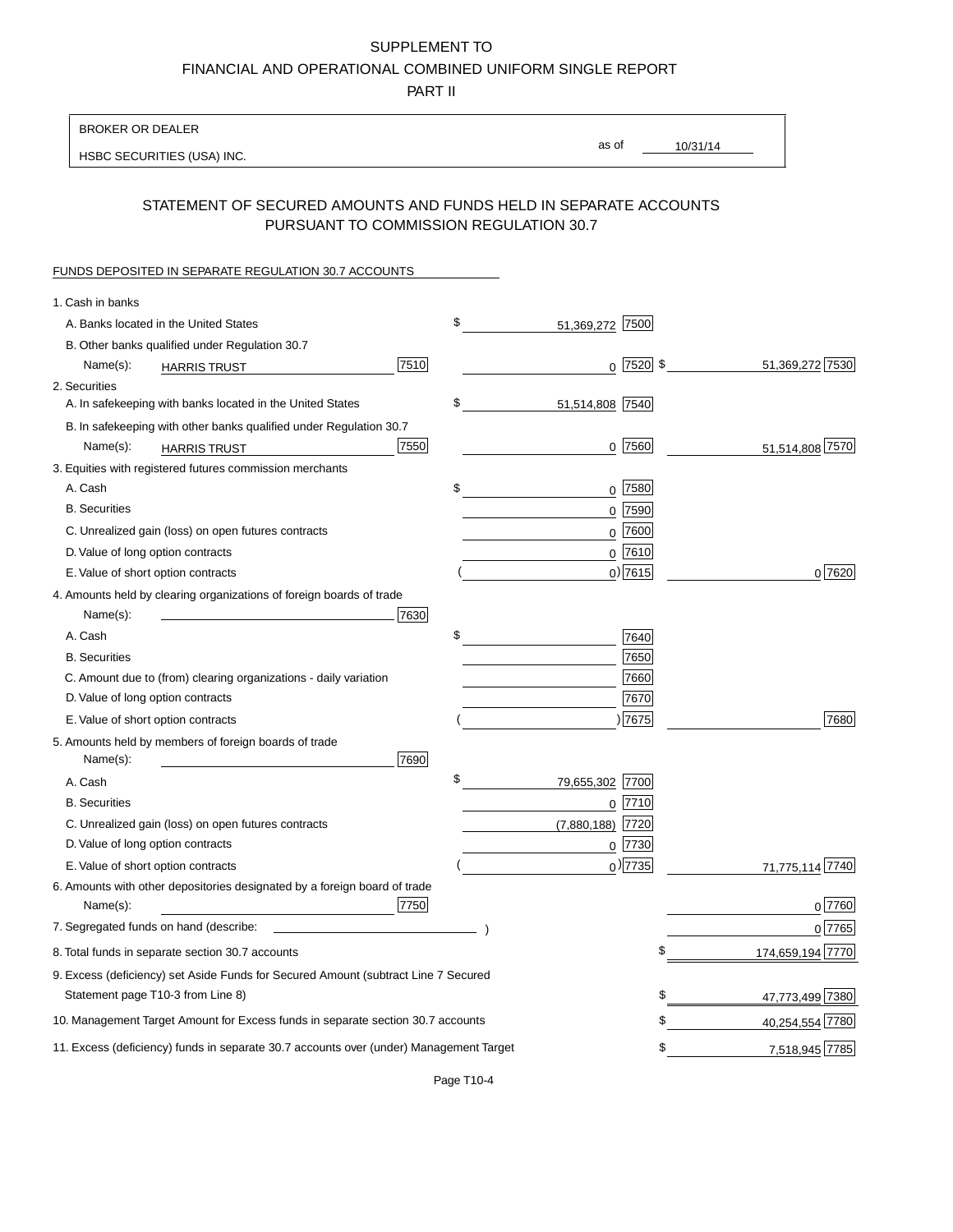#### SUPPLEMENT TO FINANCIAL AND OPERATIONAL COMBINED UNIFORM SINGLE REPORT PART II

HSBC SECURITIES (USA) INC. BROKER OR DEALER

as of

# STATEMENT OF CLEARED SWAPS CUSTOMER SEGREGATION REQUIREMENTS AND FUNDS IN CLEARED SWAPS CUSTOMER ACCOUNTS UNDER 4D(F) OF THE CEA

| <b>Cleared Swaps Customer Requirements</b> |  |
|--------------------------------------------|--|
| 1 Not lodger bolones                       |  |

| 1. Net ledger balance                                                                                       |                                 |                     |
|-------------------------------------------------------------------------------------------------------------|---------------------------------|---------------------|
| A. Cash                                                                                                     | \$<br>474,870,950 8500          |                     |
| B. Securities (at market)                                                                                   | 586,134,047 8510                |                     |
| 2. Net unrealized profit (loss) in open cleared swaps                                                       | $(399, 496, 980)$ 8520          |                     |
| 3. Cleared swaps options                                                                                    |                                 |                     |
| A. Market value of open cleared swaps option contracts purchased                                            |                                 | 0 8530              |
| B. Market value of open cleared swaps option contracts granted (sold)                                       |                                 | 0 8540              |
| 4. Net equity (deficit) (add lines 1, 2, and 3)                                                             | \$<br>661,508,017 8550          |                     |
| 5. Accounts liquidating to a deficit and accounts with                                                      |                                 |                     |
| debit balances - gross amount                                                                               | \$<br>7,376,086 8560            |                     |
| Less: amount offset by customer owned securities                                                            | 7,061,681) 8570<br>314,405 8580 |                     |
| 6. Amount required to be segregated for cleared swaps customers (add lines 4 and 5)                         | 661,822,422 8590<br>\$          |                     |
| Funds in Cleared Swaps Customer Segregated Accounts                                                         |                                 |                     |
| 7. Deposited in cleared swaps customer segregated accounts at banks                                         |                                 |                     |
| A. Cash                                                                                                     | \$<br>36,753,504 8600           |                     |
| B. Securities representing investments of cleared swaps customers' funds (at market)                        |                                 | 0 8610              |
| C. Securities held for particular cleared swaps customers in lieu of cash (at market)                       | 13,979,655 8620                 |                     |
| 8. Margins on deposit with derivatives clearing organizations in cleared swaps customer segregated accounts |                                 |                     |
| A. Cash                                                                                                     | 59,518,494 8630                 |                     |
| B. Securities representing investments of cleared swaps customers' funds (at market)                        | 40,000,000 8640                 |                     |
| C. Securities held for particular cleared swaps customers in lieu of cash (at market)                       | 572,154,391 8650                |                     |
| 9. Net settlement from (to) derivatives clearing organizations                                              | 33,054,626 8660                 |                     |
| 10. Cleared swaps options                                                                                   |                                 |                     |
| A. Value of open cleared swaps long option contracts                                                        |                                 | 0 8670              |
| B. Value of open cleared swaps short option contracts                                                       |                                 | $0)$ 8680           |
| 11. Net equities with other FCMs                                                                            |                                 |                     |
| A. Net liquidating equity                                                                                   |                                 | 0 8690              |
| B. Securities representing investments of cleared swaps customers' funds (at market)                        |                                 | 0 8700              |
| C. Securities held for particular cleared swaps customers in lieu of cash (at market)                       |                                 | 0 8710              |
| 12. Cleared swaps customer funds on hand (describe: _                                                       |                                 | $0 \overline{8715}$ |
| 13. Total amount in cleared swaps customer segregation (add lines 7 through 12)                             | 755,460,670 8720<br>\$          |                     |
| 14. Excess (deficiency) funds in cleared swaps customer segregation (subtract line 6 from line 13)          | 93,638,248 8730<br>$\sim$       |                     |
| 15. Management Target Amount for Excess funds in cleared swaps segregated accounts                          | 30,000,000 8760<br>$\sim$       |                     |
| 16. Excess (deficiency) funds in cleared swaps customer segregated accounts over                            |                                 |                     |
| (under) Management Target Excess                                                                            | 63,638,248 8770<br>\$           |                     |